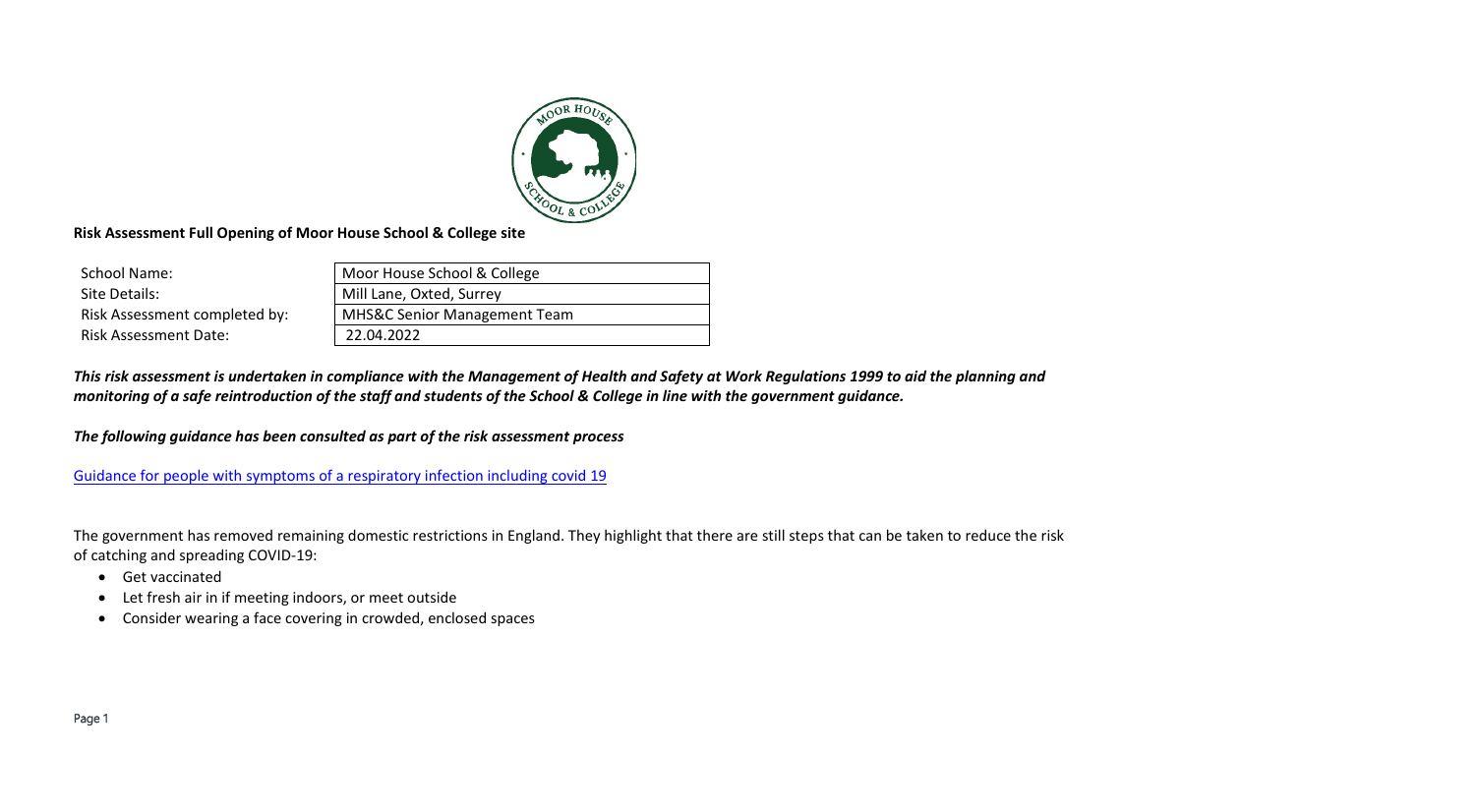| <b>Description of</b><br>Hazard                                                                                                                         | Who could be<br>harmed and<br>how?                                                                                                                                         | <b>Existing Control Measures</b>                                                                                                                                                                                                                                                                                                                                                                                                                                                                                                                                                                                                                                                                                                                                                                                                                                                        | <b>Additional Action</b><br>Required? (Yes / No) | <b>Risk</b><br>owner |
|---------------------------------------------------------------------------------------------------------------------------------------------------------|----------------------------------------------------------------------------------------------------------------------------------------------------------------------------|-----------------------------------------------------------------------------------------------------------------------------------------------------------------------------------------------------------------------------------------------------------------------------------------------------------------------------------------------------------------------------------------------------------------------------------------------------------------------------------------------------------------------------------------------------------------------------------------------------------------------------------------------------------------------------------------------------------------------------------------------------------------------------------------------------------------------------------------------------------------------------------------|--------------------------------------------------|----------------------|
| <b>Staff with</b><br>underlying health<br>conditions that<br>may put them at<br>increased or very<br>high risk of<br>severe illness<br>from COVID-19    | Clinically<br>vulnerable and<br>clinically<br>extremely<br>vulnerable staff.<br>Severe illness or<br>death as a result<br>of contracting<br>COVID-19 whilst<br>at work.    | <b>Control Measures:</b><br>Surveys have been undertaken to identify those staff with underlying health conditions that may put them at either increased or<br>very high risk of severe illness from COVID-19, i.e. those that are clinically vulnerable or clinically extremely vulnerable. HR holds<br>and maintains a register of staff responses. Government advice highlighting steps that can be taken to reduce the risk of<br>catching and spreading COVID-19 have been shared with all staff.<br>Support and advice is available to all staff through our Employee Assistance Programme should they be impacted in any way<br>from COVID. Referral to Occupational Health will be considered and discussed with employees wherever appropriate.                                                                                                                                | No                                               | <b>CS</b>            |
| <b>Students with</b><br>underlying health<br>conditions that<br>may put them at<br>increased or very<br>high risk of<br>severe illness<br>from COVID-19 | Clinically<br>vulnerable and<br>clinically<br>extremely<br>vulnerable pupils.<br>Severe illness or<br>death as a result<br>of contracting<br>COVID-19 whilst<br>at school. | Government advice recognises that respiratory infections are common in children and young people, particularly during the<br>winter months. Symptoms can be caused by several respiratory infections including the common cold, COVID-19 and RSV.<br>For most children and young people, these illnesses will not be serious, and they will soon recover following rest and plenty of<br>fluids. Very few children and young people with respiratory infections become seriously unwell.<br>It is important that children attend school for their education, wellbeing, mental health and long-term development. Clinically<br>extremely vulnerable pupils and students should have returned to their school or other educational setting.<br>Latest advice can be found at the following link:- Guidance on protecting people who are clinically extremely vulnerable from<br>COVID-19 | No                                               | <b>BM</b>            |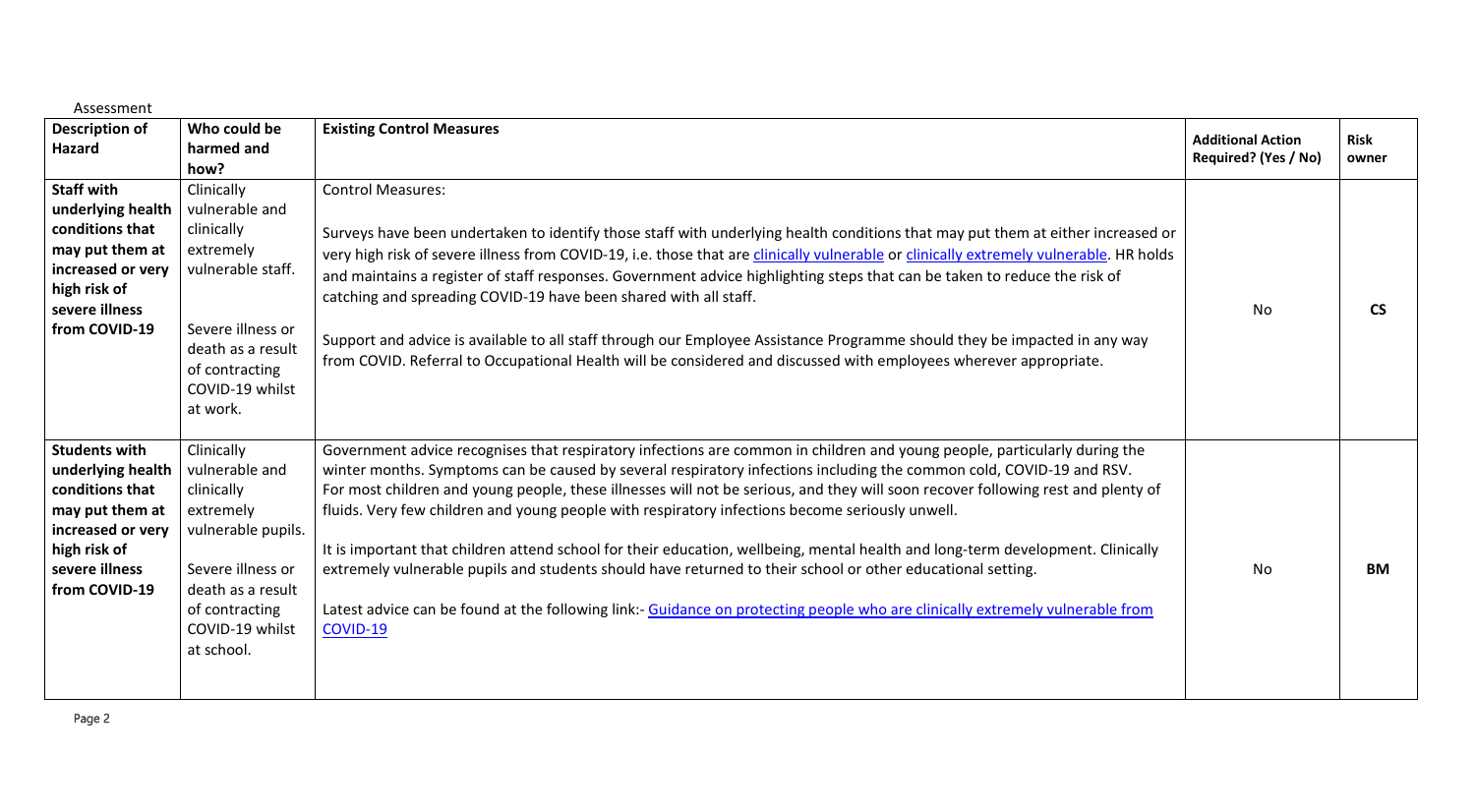| <b>Description of</b><br>Hazard                                                                                                                                                                                                           | Who could be<br>harmed and<br>how?                                                          | <b>Existing Control Measures</b>                                                                                                                                                                                                                                                                                                                                                                                                                                                                                                                                                                                                                                                                                                                                                                                                                                                                                                                                                                                                                                                                                                                                                                                                                                                                                                                                                                                                                                                                                                                                                                                                                                                                                                                                                                                                                                                                                                                                                                                                                                                                                                                                                                                                                                                                                                                                                                                                                                                                                                                                                                                                                                           | <b>Additional Action</b><br>Required? (Yes / No) | <b>Risk</b><br>owner |
|-------------------------------------------------------------------------------------------------------------------------------------------------------------------------------------------------------------------------------------------|---------------------------------------------------------------------------------------------|----------------------------------------------------------------------------------------------------------------------------------------------------------------------------------------------------------------------------------------------------------------------------------------------------------------------------------------------------------------------------------------------------------------------------------------------------------------------------------------------------------------------------------------------------------------------------------------------------------------------------------------------------------------------------------------------------------------------------------------------------------------------------------------------------------------------------------------------------------------------------------------------------------------------------------------------------------------------------------------------------------------------------------------------------------------------------------------------------------------------------------------------------------------------------------------------------------------------------------------------------------------------------------------------------------------------------------------------------------------------------------------------------------------------------------------------------------------------------------------------------------------------------------------------------------------------------------------------------------------------------------------------------------------------------------------------------------------------------------------------------------------------------------------------------------------------------------------------------------------------------------------------------------------------------------------------------------------------------------------------------------------------------------------------------------------------------------------------------------------------------------------------------------------------------------------------------------------------------------------------------------------------------------------------------------------------------------------------------------------------------------------------------------------------------------------------------------------------------------------------------------------------------------------------------------------------------------------------------------------------------------------------------------------------------|--------------------------------------------------|----------------------|
| Suspected/<br>confirmed case<br>of COVID-19 on<br>site.<br>Staff, pupils,<br>contractors,<br>and/or visitors<br>may display<br>symptoms of<br>COVID-19 whilst<br>on site and may<br>subsequently<br>test positive for<br><b>COVID-19.</b> | All.<br>Potential spread<br>of COVID-19 to<br>other staff, pupils<br>and others on<br>site. | Control measures<br>Anyone with symptoms of a respiratory infection, such as COVID 19, who also has a high temperature or does not<br>feel well enough to go to work or carry out normal activities, are advised to stay at home and avoid contact with<br>other people until they no longer have a high temperature (if they had one) or until they no longer feel unwell<br>If a staff member or student over the age of 18 tests positive for Covid using a LFD test, it is very likely that they have<br>COVID and could pass the infection on to others even if they have no symptoms. If a staff member or student over<br>the age of 18 tests positive, they should try to stay at home and avoid contact with other people for 5 days after the<br>day they took their test. They should work from home if they are well enough and if they can. They can return to<br>onsite working on day 6 after they took their test as long as they are well enough to work and they no longer have a<br>high temperature. The requirement to have two consecutive negative LFD tests has been removed.<br>If a child, under the age of 18, tests positive for Covid using a LFD test they should stay at home and try to avoid<br>contact with other people for 3 days after the day they took their test. They can return to onsite working on day 4<br>after they took their test as long as they are well enough to return and they no longer have a high temperature.<br>If a staff member tests positive for COVID, they should continue to notify their absence in the usual way and also<br>notify covid@moorhouseschool.co.uk. It remains important that we keep record of the number of cases / suspected<br>cases that we have in setting, so that we can take advice from the Health Protection Team if we suspect that we have<br>an outbreak.<br>Any student who displays signs of being unwell is immediately referred to the school healthcare team.<br>Staff are vigilant and report concerns about a pupil's symptoms to the healthcare team memberCO2 monitors are<br>deployed across the site to monitor air quality. Where teachers become concerned with the recorded air quality, the<br>maintenance team are available to discuss ways of improving ventilation whilst sustaining acceptable temperature<br>levels.<br>The school health care team member/ designated member of staff contacts the Principal and Head of Care at the<br>earliest opportunity about any cases of suspected coronavirus, even if they are unsure.<br>The parents of an unwell student are informed as soon as possible of the situation by a relevant member of staff. | No                                               | <b>HM</b>            |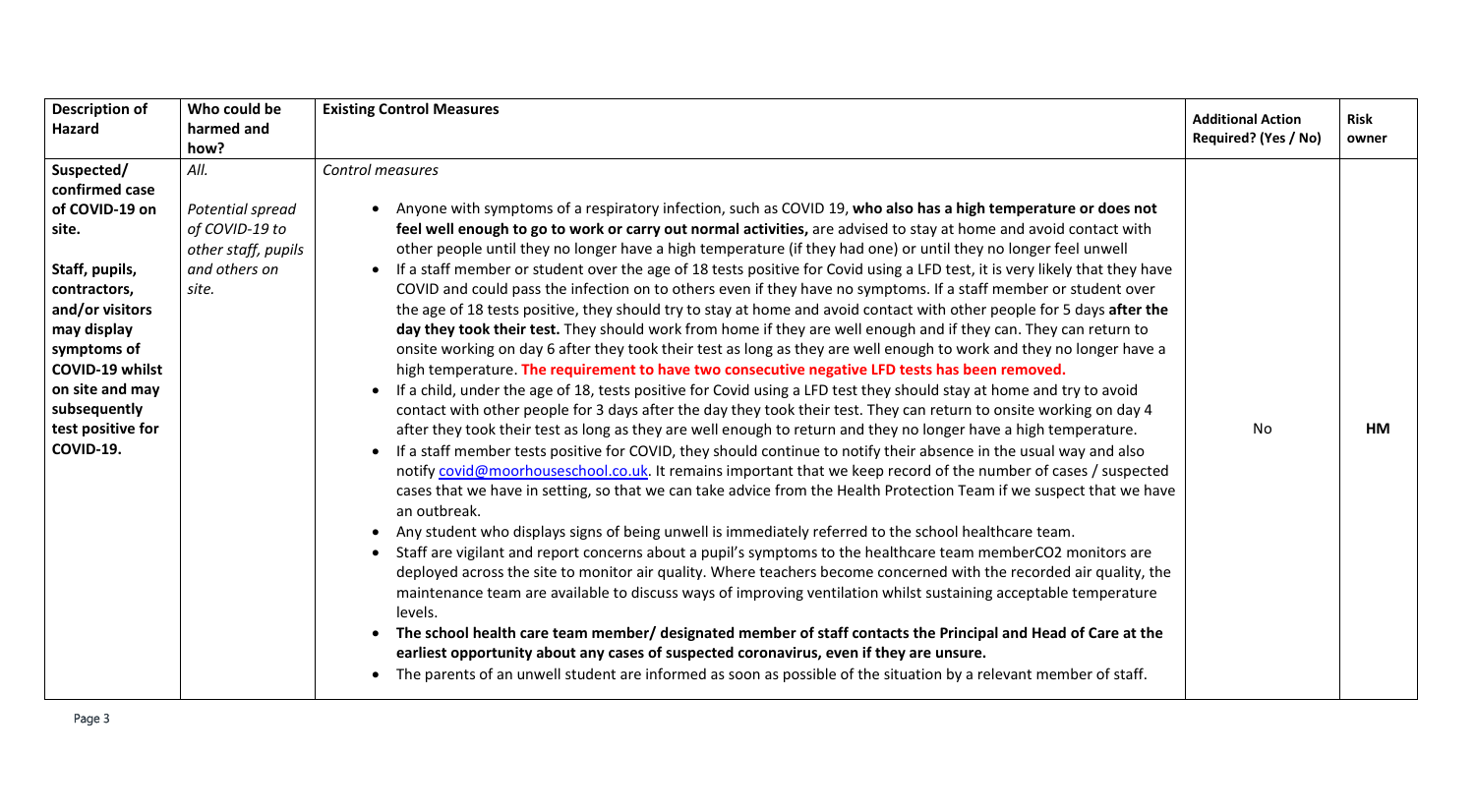| <b>Description of</b><br>Hazard | Who could be<br>harmed and<br>how? | <b>Existing Control Measures</b>                                                                                                                                                                                                                                                                                                                                                                                                                                                                                                                                                                                                                                                                                                                                                                                                            | <b>Additional Action</b><br>Required? (Yes / No) | <b>Risk</b><br>owner |
|---------------------------------|------------------------------------|---------------------------------------------------------------------------------------------------------------------------------------------------------------------------------------------------------------------------------------------------------------------------------------------------------------------------------------------------------------------------------------------------------------------------------------------------------------------------------------------------------------------------------------------------------------------------------------------------------------------------------------------------------------------------------------------------------------------------------------------------------------------------------------------------------------------------------------------|--------------------------------------------------|----------------------|
|                                 |                                    | The student will be moved to a sick bay room in the school Healthcare Room or to their bedroom if they are a<br>residential student.<br>Any medication given to ease the unwell individual's symptoms, e.g. paracetamol, is administered in accordance with<br>the Administering Medications Policy.<br>Students displaying symptoms of coronavirus do not come into contact with other students and as few staff as<br>possible, whilst still ensuring the student is safe.<br>The student leaves the sick bay room to go home with parents by the safest route so that they do not encounter<br>$\bullet$<br>other students and staff as possibility should not go home via public transport.<br>Moor House will continue to work with their local health protection team who will be able to advise if additional action is<br>required. |                                                  |                      |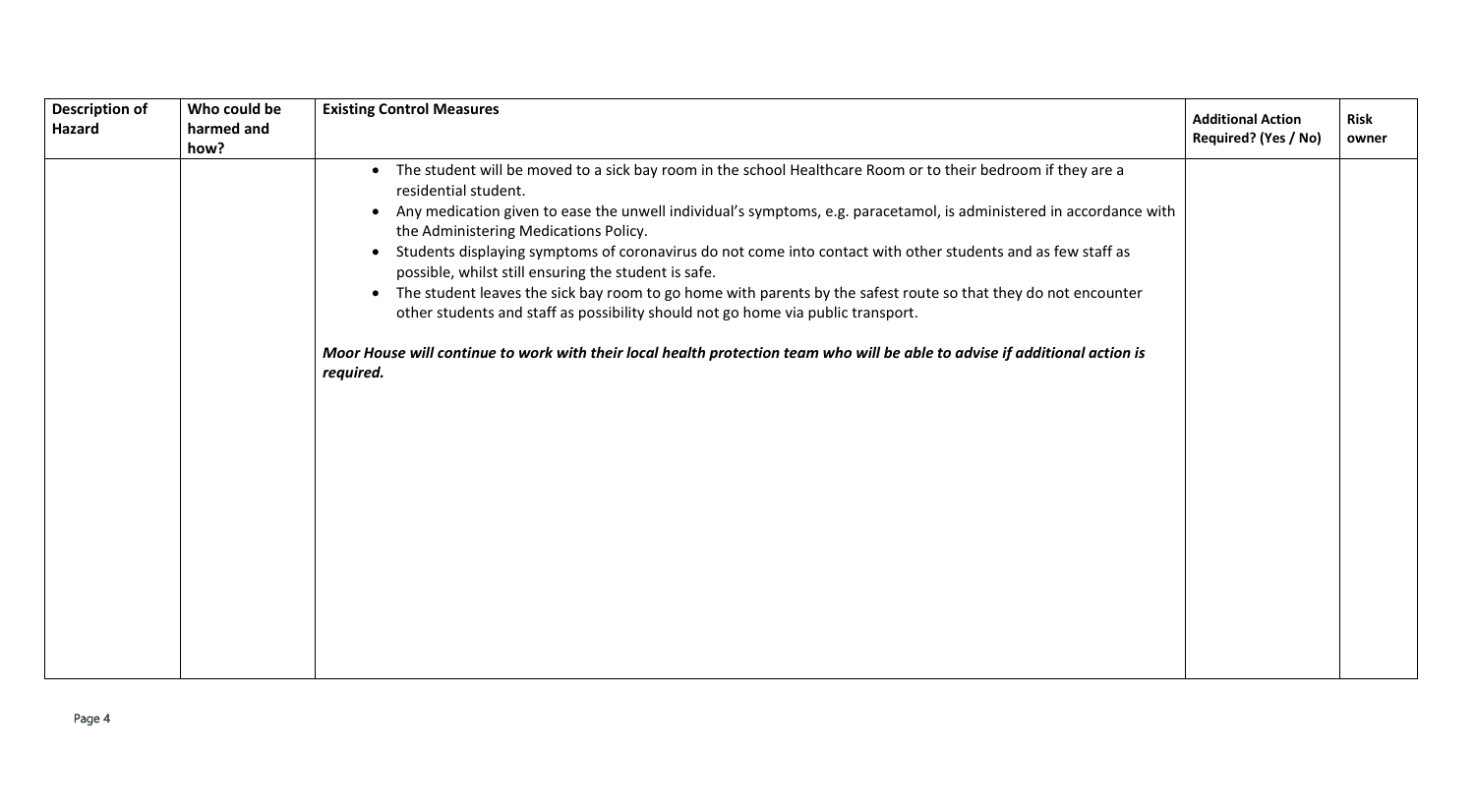| <b>Description of</b><br>Hazard                                                                                                                                    | Who could be<br>harmed and<br>how?                                                         | <b>Existing Control Measures</b>                                                                                                                                                                                                                                                                                                                                                                                                                                                                                                                                                                                                                                                                                                                                                                                                                                                           | <b>Additional Action</b><br>Required? (Yes / No) | <b>Risk</b><br>owner |
|--------------------------------------------------------------------------------------------------------------------------------------------------------------------|--------------------------------------------------------------------------------------------|--------------------------------------------------------------------------------------------------------------------------------------------------------------------------------------------------------------------------------------------------------------------------------------------------------------------------------------------------------------------------------------------------------------------------------------------------------------------------------------------------------------------------------------------------------------------------------------------------------------------------------------------------------------------------------------------------------------------------------------------------------------------------------------------------------------------------------------------------------------------------------------------|--------------------------------------------------|----------------------|
| <b>Failure to be</b><br>considerate of<br>social distancing.                                                                                                       | All<br>Potential spread<br>of COVID-19<br>between staff,<br>pupils and others<br>on site.  | Staff and students are advised to wear face masks in corridors and communal areas should it be announced there is an outbreak<br>of COVID at Moor House. Moor House will continue to support any student or member of staff who wishes to wear a mask in<br>communal areas.                                                                                                                                                                                                                                                                                                                                                                                                                                                                                                                                                                                                                | No                                               | JM                   |
| Staff, pupils,<br>contractors and<br>visitors not<br>implementing<br>suitable hygiene<br>practices to limit<br>the risk of direct<br>and indirect<br>transmission. | All.<br>Potential spread<br>of COVID-19<br>between staff,<br>pupils and others<br>on site. | Good hand and respiratory hygiene remain imperative to minimising the spread of the virus.<br>Staff, pupils, contractors and visitors are advised to wear face masks in corridors and communal areas should it be determined<br>there is an outbreak of Covid at Moor House and this action is recommended by the local HPT.                                                                                                                                                                                                                                                                                                                                                                                                                                                                                                                                                               | No                                               | <b>CS</b>            |
| Lack of adequate<br>cleaning regime<br>leading to<br>indirect<br>transmission of<br>the virus through<br>contract with<br>contaminated<br>surfaces/<br>equipment.  | All.<br>Potential spread<br>of COVID-19<br>between staff,<br>pupils and others<br>on site. | The virus can survive on surfaces for periods of days, depending on the surface material and environmental conditions. It is<br>therefore imperative that surfaces that occupants may touch are regularly cleaned.<br>Control measures:<br>• Stocks of cleaning substances, equipment, and PPE will be kept under review and additional stocks purchased as required.<br>Routine cleaning and disinfection of frequently touched objects and surfaces (e.g. door handles, handrails, tables etc.).<br>Cleaning staff have suitable PPE (i.e. disposable gloves and aprons as a minimum).<br>• Cleaning staff are trained on changes to the cleaning regime, including any new cleaning substances/equipment and/or PPE<br>and all training is recorded.<br>• Cleaning schedules compiled (or update existing schedules to reflect changes) and toilets have cleaning schedules on display. | No                                               | <b>CS</b>            |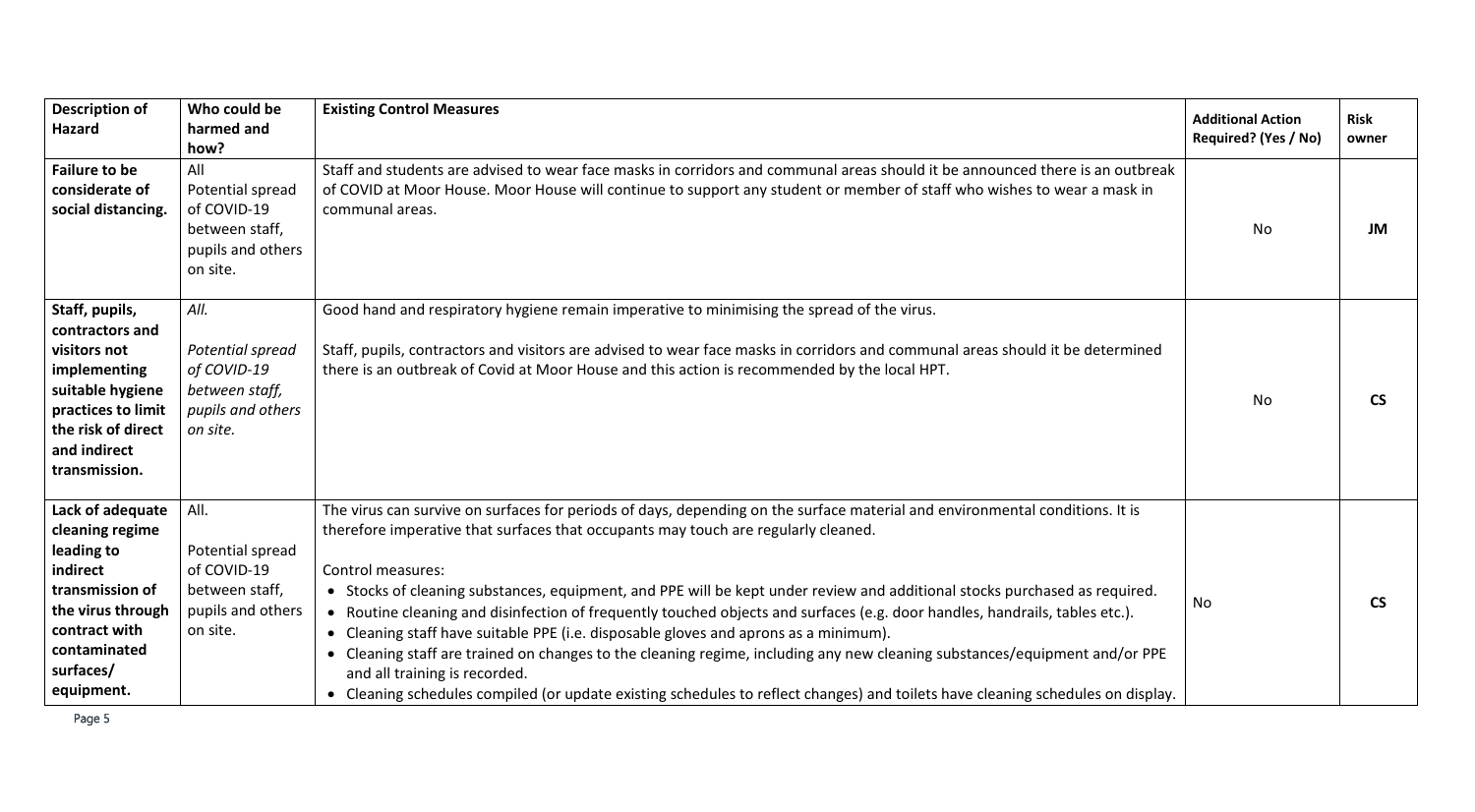| <b>Description of</b><br><b>Hazard</b>                                                                                       | Who could be<br>harmed and<br>how?                                  | <b>Existing Control Measures</b>                                                                                                                                                                                                                                                                                                                                                                                                                                                                                                                                                                                                                                                                                                                                                                                                                                                                                                                                                                                                                                                                                                                                                                                                                                                                  | <b>Additional Action</b><br>Required? (Yes / No) | <b>Risk</b><br>owner |
|------------------------------------------------------------------------------------------------------------------------------|---------------------------------------------------------------------|---------------------------------------------------------------------------------------------------------------------------------------------------------------------------------------------------------------------------------------------------------------------------------------------------------------------------------------------------------------------------------------------------------------------------------------------------------------------------------------------------------------------------------------------------------------------------------------------------------------------------------------------------------------------------------------------------------------------------------------------------------------------------------------------------------------------------------------------------------------------------------------------------------------------------------------------------------------------------------------------------------------------------------------------------------------------------------------------------------------------------------------------------------------------------------------------------------------------------------------------------------------------------------------------------|--------------------------------------------------|----------------------|
| Lack of risk<br>assessments for<br>any<br>new/adapted<br>therapy or<br>teaching<br>activities.                               | All.<br>Various injuries<br>arising from<br>teaching<br>activities. | Control measures:<br>• Risk assessment for tele-therapy is below. All parents have been informed and consented and al therapy staff have been<br>consulted and trained on the guidelines.<br>J:\POLICIES and PROCEDURES and A-Z\MHSC INFORMATION SHEET FOR PARENTS TELETHERAPY.docx<br>J:\POLICIES and PROCEDURES and A-Z\MOOR HOUSE SCHOOL TELETHERAPY GUIDELINES.docx                                                                                                                                                                                                                                                                                                                                                                                                                                                                                                                                                                                                                                                                                                                                                                                                                                                                                                                           | <b>Yes</b>                                       | <b>NM</b>            |
| <b>Poor ventilation</b><br>Poor levels of<br>ventilation<br>leading to an<br>increased risk of<br>the spread of<br>COVID-19. | All.                                                                | The general aim is to supply as much outside air as possible, with a high air change rate. For buildings with mechanical<br>ventilation systems this may be achieved by adjusting the system settings. Windows and doors may also be used to create<br>additional air flow. The recirculation of air should be prevented, and the settings of any heating and ventilation systems should<br>therefore be adjusted accordingly.<br>Control measures:<br>Staff are advised to open windows where possible and safe to do so - with external temperatures dropping it is only<br>necessary to have windows ajar whilst rooms are in use. A full air change can then be achieved during breaks when the area<br>is not in use.<br>Staff are advised that only doors with automatic fire closers can be left open to improve ventilation, and new fire closers<br>have been fitted to many rooms.<br>Our air conditioning specialist contractor has been consulted to ensure that all relevant precautions are in place and that the<br>$\bullet$<br>system is compliant with current standards. Units serve single rooms and do not recycle air between space. The air<br>conditioning units can also supply warm air as part of their function.<br>CO2 monitors deployed across high occupancy rooms | <b>No</b>                                        | <b>CS</b>            |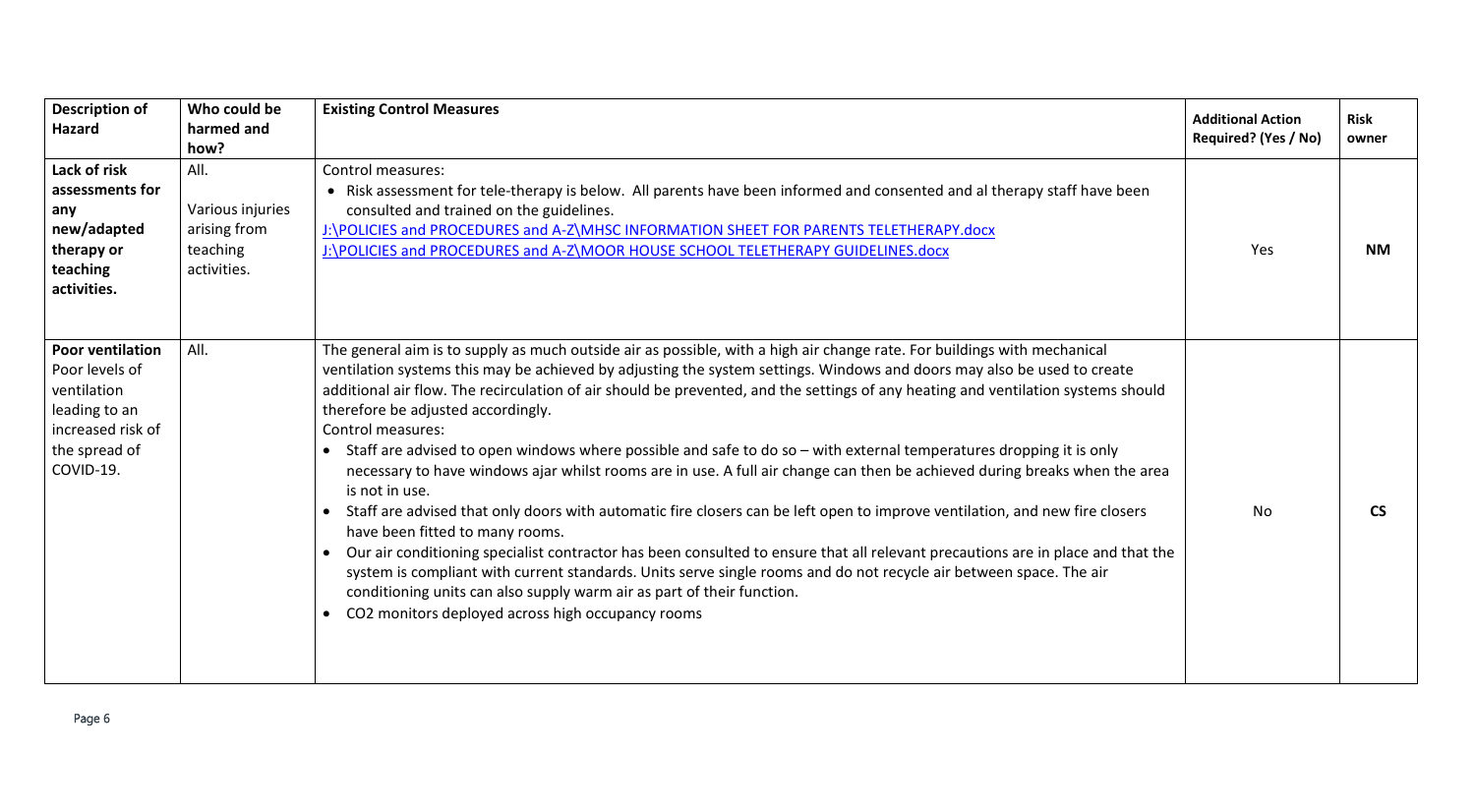| <b>Description of</b><br>Hazard                                                                                                                                             | Who could be<br>harmed and<br>how?                                                                                                                                                              | <b>Existing Control Measures</b>                                                                                                                                                                                                                                                                                                                                                                                                                                                                                                                                                                                                                                                                                                                                                                                                                                                                                                                                                                                                                                                                                      | <b>Additional Action</b><br>Required? (Yes / No) | <b>Risk</b><br>owner |
|-----------------------------------------------------------------------------------------------------------------------------------------------------------------------------|-------------------------------------------------------------------------------------------------------------------------------------------------------------------------------------------------|-----------------------------------------------------------------------------------------------------------------------------------------------------------------------------------------------------------------------------------------------------------------------------------------------------------------------------------------------------------------------------------------------------------------------------------------------------------------------------------------------------------------------------------------------------------------------------------------------------------------------------------------------------------------------------------------------------------------------------------------------------------------------------------------------------------------------------------------------------------------------------------------------------------------------------------------------------------------------------------------------------------------------------------------------------------------------------------------------------------------------|--------------------------------------------------|----------------------|
| <b>Staff working</b><br>from home $-$<br>risks associated<br>with use of<br><b>Display Screen</b><br><b>Equipment (DSE)</b><br>and mental<br>health/emotional<br>wellbeing. | Staff.<br>Aches and pains<br>from adopting<br>poor posture<br>whilst using DSE.<br>Fear/anxiety/stre<br>ss caused by<br>difficulty in<br>completing work,<br>and lack of social<br>interaction. | Staff who may be required to work from home whilst displaying symptoms or self-isolating following a positive test result<br>Control measures:<br>• Employees working from home can access guidance on the safe use of DSE and ways in which they can maintain physical and<br>emotional wellbeing here: Working from Home: A Brief Guide for Employees.<br>• Employees working from home know who they can speak to if they need help/support (e.g. Line Manager, HR, IT support<br>etc.) and have been provided details of the Employee Assistance Programme.<br>• We will consider any employees with disabilities whereby reasonable adjustments may be required (e.g. provision of<br>equipment etc.).<br>• We will consider providing employees using a laptop and working from home temporarily with inexpensive equipment to<br>assist them in setting up an appropriate temporary workstation (e.g. wireless keyboard and mouse, laptop riser, etc.).<br>• The outbreak management plan will consider the impact of staff working from home for longer periods as a result of having<br>to close the school. | No                                               | <b>CS</b>            |
| Lack of adequate<br>communication<br>related to<br>updated COVID-<br>19 procedures to<br>staff, pupils,<br>parents/ carers,<br>contractors and<br>visitors                  | All<br>Staff, pupils,<br>parents,<br>contractors and<br>visitors not being<br>made aware of<br>procedures                                                                                       | The latest government guidance for people with symptoms of a respiratory infection, including COVID-19 can be found<br>through the link below<br>Guidance for people with symptoms of a respiratory infection including covid 19<br>Employers have a duty to consult employees on health and safety. Staff should be involved in assessing workplace risks and the<br>development and review of workplace health and safety policies in partnership with the school. Staff should be encouraged to<br>identify, speak up and provide feedback on risks and control measures.<br>A risk assessment review is regularly reviewed by SMT and staff are advised to speak directly to their line manager about any<br>concerns                                                                                                                                                                                                                                                                                                                                                                                             | No                                               | <b>HM</b>            |